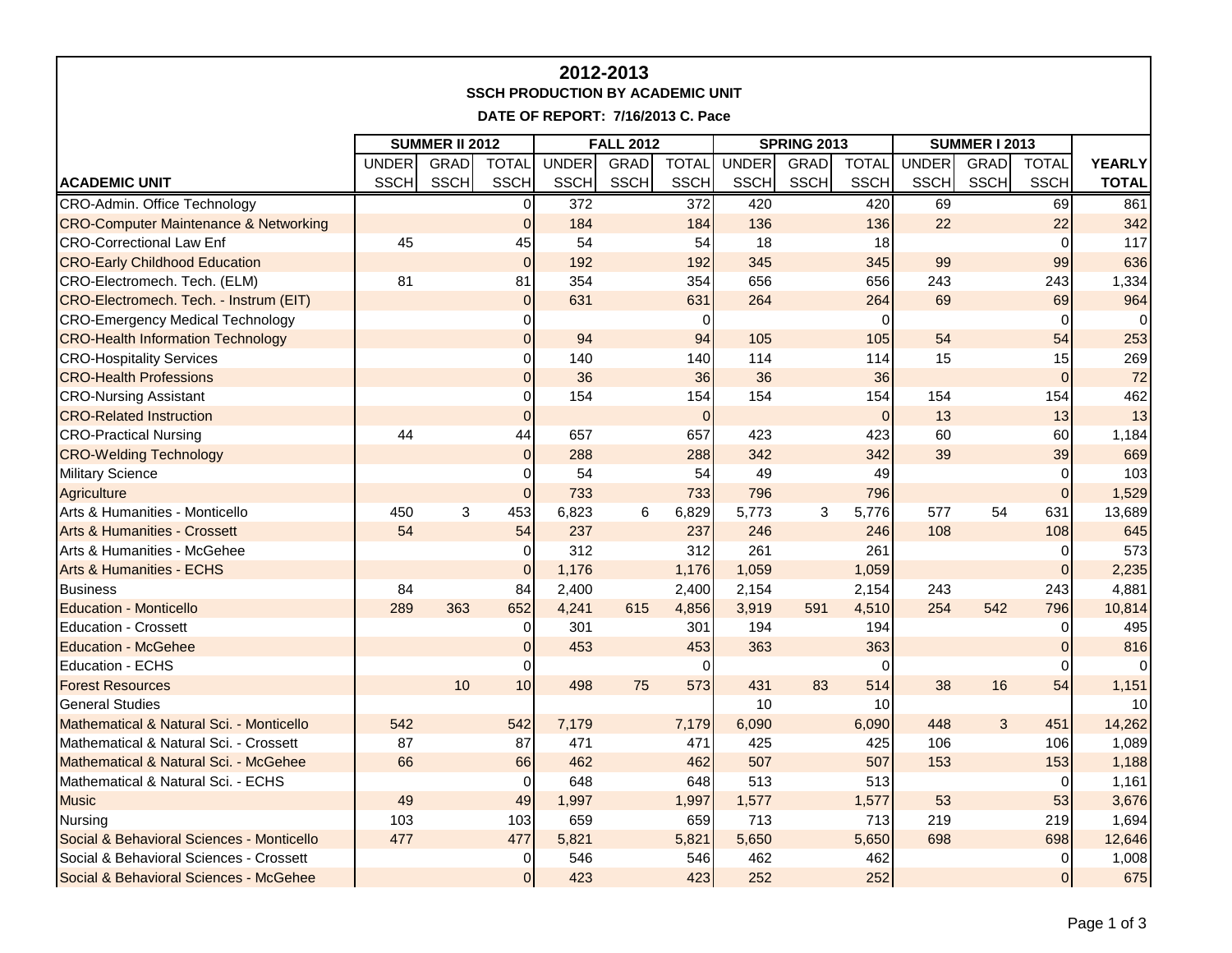| 2012-2013<br><b>SSCH PRODUCTION BY ACADEMIC UNIT</b><br>DATE OF REPORT: 7/16/2013 C. Pace |                       |                |                |                  |             |              |                    |             |              |                      |              |                |               |
|-------------------------------------------------------------------------------------------|-----------------------|----------------|----------------|------------------|-------------|--------------|--------------------|-------------|--------------|----------------------|--------------|----------------|---------------|
|                                                                                           | <b>SUMMER II 2012</b> |                |                | <b>FALL 2012</b> |             |              | <b>SPRING 2013</b> |             |              | <b>SUMMER I 2013</b> |              |                |               |
|                                                                                           | <b>UNDER</b>          | GRAD           | <b>TOTAL</b>   | <b>UNDER</b>     | GRAD        | <b>TOTAL</b> | <b>UNDER</b>       | GRAD        | <b>TOTAL</b> | <b>UNDER</b>         | GRAD         | <b>TOTAL</b>   | <b>YEARLY</b> |
| <b>ACADEMIC UNIT</b>                                                                      | <b>SSCH</b>           | <b>SSCH</b>    | <b>SSCH</b>    | <b>SSCH</b>      | <b>SSCH</b> | <b>SSCH</b>  | <b>SSCH</b>        | <b>SSCH</b> | <b>SSCH</b>  | <b>SSCH</b>          | <b>SSCH</b>  | <b>SSCH</b>    | <b>TOTAL</b>  |
| Social & Behavioral Sciences - ECHS                                                       |                       |                | $\Omega$       | 513              |             | 513          | 489                |             | 489          |                      |              | $\Omega$       | 1,002         |
| <b>Computer Information Systems - Monticello</b>                                          | 108                   |                | 108            | 1,370            |             | 1,370        | 1,285              |             | 1,285        | 149                  |              | 149            | 2,912         |
| Computer Information Systems - Crossett                                                   |                       |                | $\Omega$       | 111              |             | 111          | 246                |             | 246          | 45                   |              | 45             | 402           |
| <b>Computer Information Systems - McGehee</b>                                             |                       |                | $\mathbf 0$    | 69               |             | 69           | 108                |             | 108          |                      |              | $\overline{0}$ | 177           |
| Computer Information Systems - ECHS                                                       |                       |                | $\pmb{0}$      |                  |             | $\Omega$     |                    |             | 0            |                      |              | 0              |               |
| MCG-Admin. Office Technology                                                              |                       |                | $\overline{0}$ | 720              |             | 720          | 510                |             | 510          | 75                   |              | 75             | 1,305         |
| MCG-Automotive Service Technology                                                         |                       |                | $\Omega$       |                  |             | 0            |                    |             | 0            |                      |              | $\Omega$       |               |
| <b>MCG-Business Technology</b>                                                            |                       |                | $\Omega$       |                  |             | $\Omega$     |                    |             | $\mathbf 0$  |                      |              | $\overline{0}$ | $\Omega$      |
| MCG-Correctional Law Enf                                                                  |                       |                | $\mathbf 0$    |                  |             | $\Omega$     | 6                  |             | 6            |                      |              | $\Omega$       |               |
| <b>MCG-Early Childhood Education</b>                                                      |                       |                | $\Omega$       | 204              |             | 204          | 348                |             | 348          | 69                   |              | 69             | 621           |
| MCG-Emergency Medical Technology                                                          |                       |                | 0              | 318              |             | 318          | 143                |             | 143          | 55                   |              | 55             | 516           |
| <b>MCG-Health Information Technology</b>                                                  | 25                    |                | 25             | 416              |             | 416          | 401                |             | 401          | 48                   |              | 48             | 890           |
| MCG-Health Professions                                                                    |                       |                | $\mathbf 0$    | 64               |             | 64           | 6                  |             | 6            | 16                   |              | 16             | 86            |
| <b>MCG-Hospitality Services</b>                                                           |                       |                | $\overline{0}$ | 333              |             | 333          | 380                |             | 380          | 26                   |              | 26             | 739           |
| <b>MCG-Nursing Assistant</b>                                                              |                       |                | $\Omega$       | 168              |             | 168          | 70                 |             | <b>70</b>    |                      |              | $\Omega$       | 238           |
| <b>MCG-Practical Nursing</b>                                                              | 12                    |                | 12             | 200              |             | 200          | 552                |             | 552          | 132                  |              | 132            | 896           |
| MCG-Related Instruction                                                                   |                       |                | $\mathbf 0$    | 269              |             | 269          | 411                |             | 411          |                      |              | $\Omega$       | 680           |
| <b>MCG-Welding Technology</b>                                                             |                       |                | $\mathbf 0$    | 483              |             | 483          | 154                |             | 154          | 33                   |              | 33             | 670           |
| MCG-Heavy Equipment                                                                       |                       |                | $\Omega$       | 238              |             | 238          | 308                |             | 308          | 104                  |              | 104            | 650           |
|                                                                                           |                       |                |                |                  |             |              |                    |             |              |                      |              |                |               |
| <b>TOTALS</b>                                                                             | 2,516                 | 376            | 2,892          | 44,066           | 696         | 44,762       | 39,874             | 677         | 40,551       | 4,486                | 615          | 5,101          | 93,306        |
|                                                                                           |                       |                |                |                  |             |              |                    |             |              |                      |              |                |               |
| <b>Total Monticello SSCH</b>                                                              | 2,102                 | 376            | 2,478          | 31,775           | 696         | 32,471       | 28,447             | 677         | 29,124       | 2,679                | 615          | 3,294          | 67,367        |
| <b>Total Crossett SSCH</b>                                                                | 311                   | $\Omega$       | 311            | 4,822            | $\pmb{0}$   | 4,822        | 4,586              | $\pmb{0}$   | 4,586        | 1,096                | $\mathbf 0$  | 1,096          | 10,815        |
| <b>Total McGehee SSCH</b>                                                                 | 103                   | $\mathbf 0$    | 103            | 5,132            | $\mathbf 0$ | 5,132        | 4,780              | $\mathbf 0$ | 4,780        | 711                  | $\mathbf 0$  | 711            | 10,726        |
| <b>Total ECHS</b>                                                                         | $\overline{0}$        | $\mathbf{0}$   | $\mathbf 0$    | 2,337            | $\pmb{0}$   | 2,337        | 2,061              | $\pmb{0}$   | 2,061        | $\overline{0}$       | $\mathbf 0$  | $\overline{0}$ | 4,398         |
| <b>TOTALS</b>                                                                             | 2,516                 | 376            | 2,892          | 44,066           | 696         | 44,762       | 39,874             | 677         | 40,551       | 4,486                | 615          | 5,101          | 93,306        |
|                                                                                           |                       |                |                |                  |             |              |                    |             |              |                      |              |                |               |
| Crossett                                                                                  |                       |                |                |                  |             |              |                    |             |              |                      |              |                |               |
| <b>Technical</b>                                                                          | 170                   | $\pmb{0}$      | 170            | 3,156            | $\mathbf 0$ | 3,156        | 3,013              | $\mathbf 0$ | 3,013        | 837                  | $\mathbf{0}$ | 837            | 7,176         |
| <b>General Education</b>                                                                  | 141                   | 0              | 141            | 1,666            | $\pmb{0}$   | 1,666        | 1,573              | 0           | 1,573        | 259                  | $\mathbf 0$  | 259            | 3,639         |
| <b>Total Crossett</b>                                                                     | 311                   | $\overline{0}$ | 311            | 4,822            | $\Omega$    | 4,822        | 4,586              | $\Omega$    | 4,586        | 1,096                | $\Omega$     | 1,096          | 10,815        |
|                                                                                           |                       |                |                |                  |             |              |                    |             |              |                      |              |                |               |